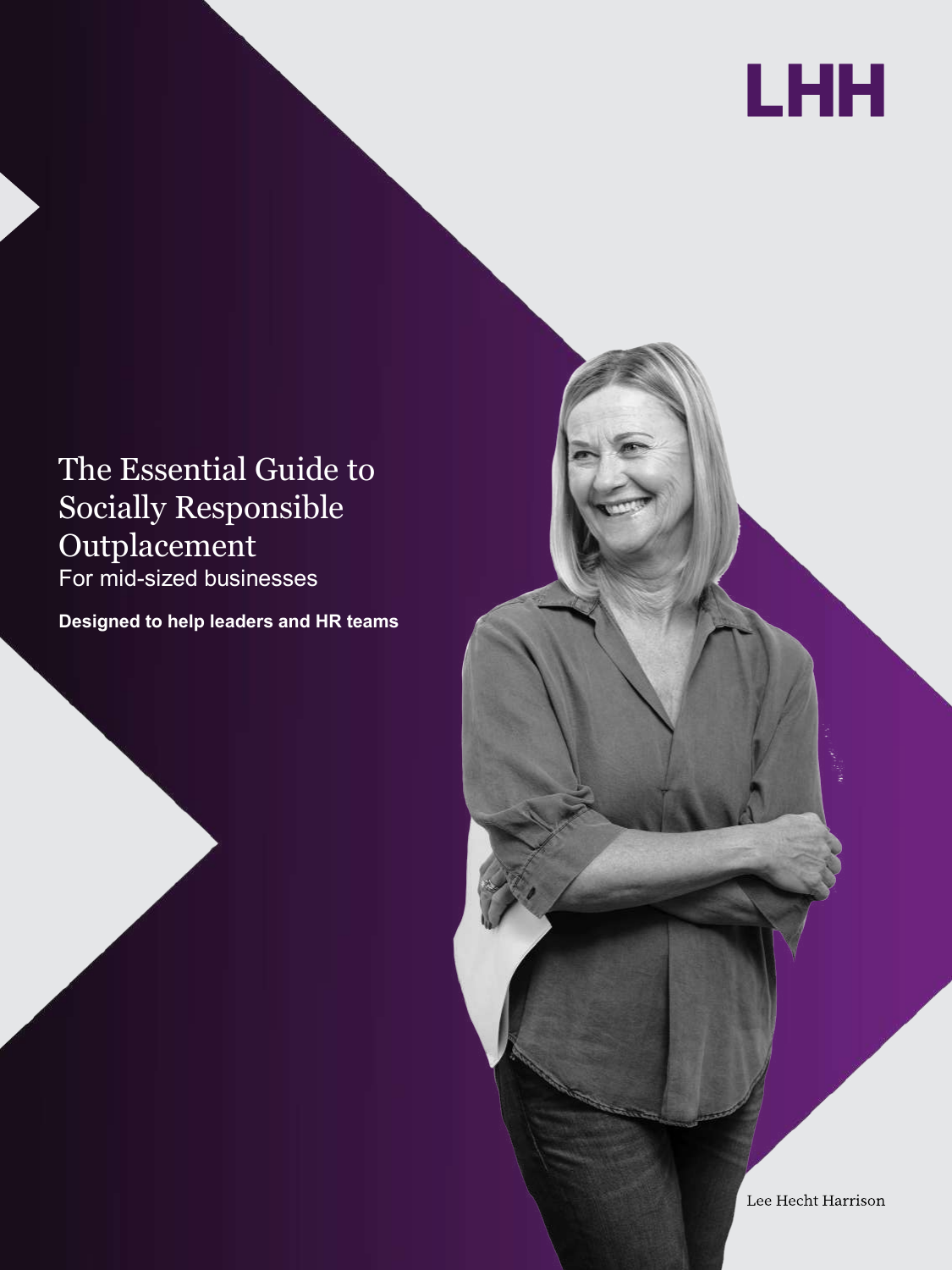# Table of Contents



- 1. The importance of socially responsible outplacement
- 2. Checklist for conducting a layoff notification meeting
	- a. Planning for the meeting
	- b. Day of the meeting
	- c. Following up with remaining employees
- 3. Other ways LHH can help small and medium businesses in transition
- 4. About LHH

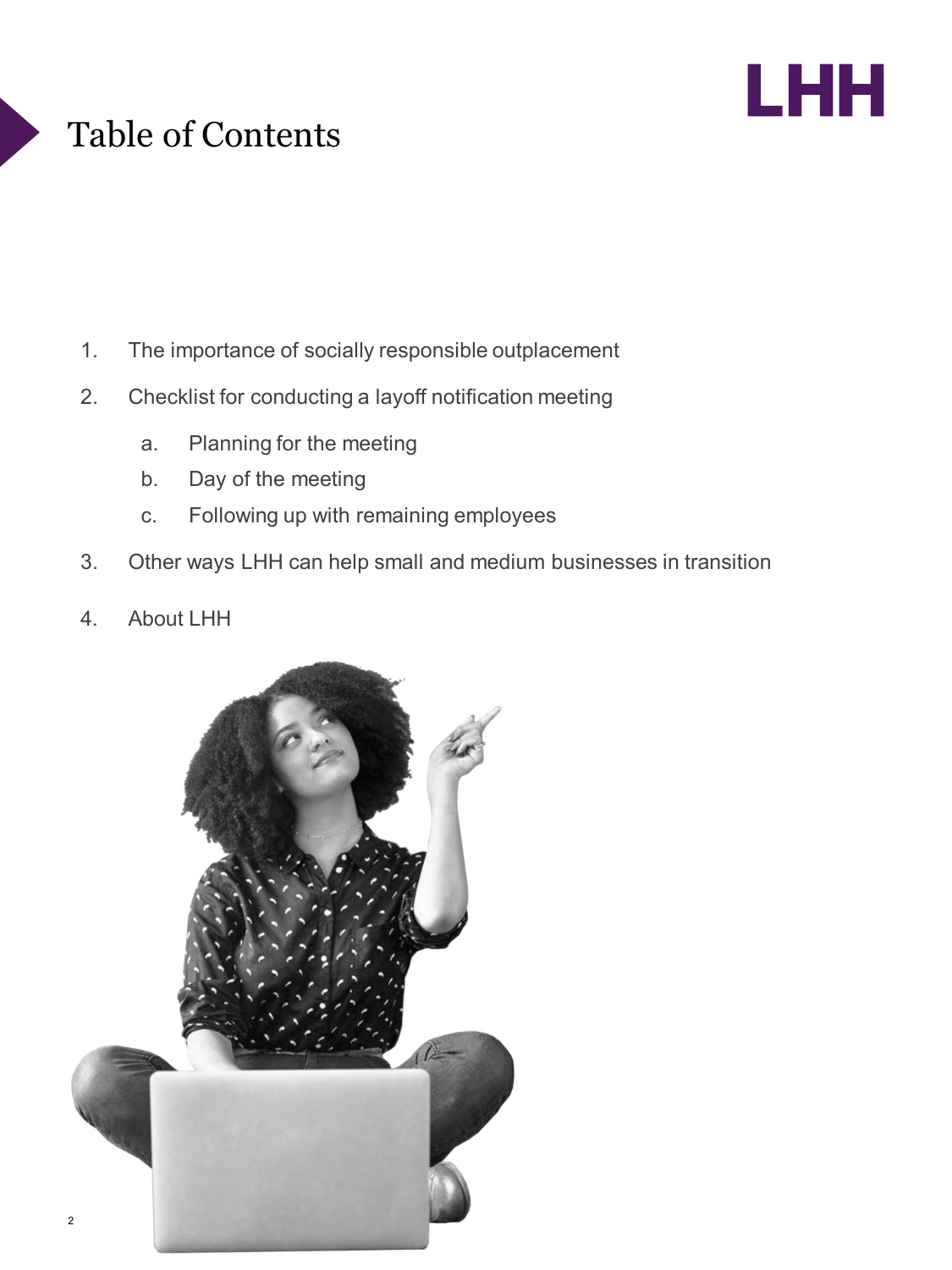

# The importance of socially responsible outplacement

As businesses continue to navigate economic uncertainty, many leaders are making difficult talent-related decisions to safeguard their company. Some will move forward with furloughs while others will restructure and lay off parts of their workforce.

When it comes to layoffs, especially for medium-sized businesses, learning how to terminate employees in the best way possible is essential. Poorly communicated and conducted terminations show an immense lack of respect towards affected employees—at a time when they are most vulnerable. Their termination experience will live on in vivid detail after they've departed–in interactions with friends, family and other professionals. Each time the story is told, on and offline, it influences the way the marketplace perceives your company's brand.

Letting go of employees is never an easy aspect of running a business. For small and medium-sized businesses—where their employees feel like "family"—layoffs can be especially hard. Learning how to terminate with the utmost care and sensitivity can ensure that the people who are exiting the company leave on good terms. And those employees who remain stay focused and keep your company moving forward.



For more than 50 years, LHH has supported thousands of companies around the globe managing their downsizing process with a socially responsible approach that focuses on the individual needs both during and after a layoff notification. Our experience in this approach has led us to define several best practices for successful outcomes. This guide includes excerpts from resources we developed for our customers. We hope you find them helpful.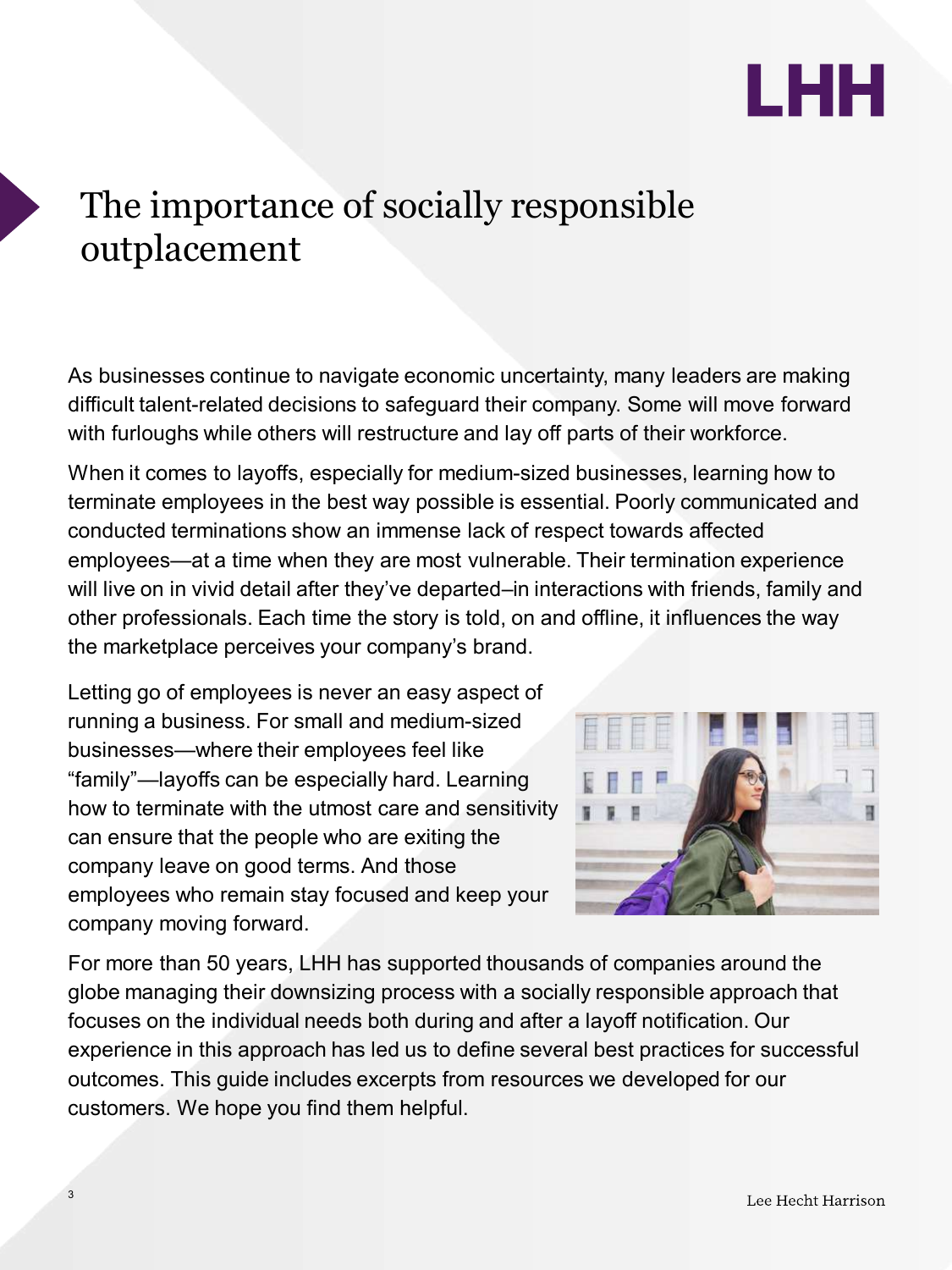

# Planning for a layoff notification meeting

Layoffs are never easy, especially for mid-sized businesses. Having a process in place that focuses on the people will help alleviate any negativity and help to keep your remaining workforce strong.

Let's start by first understanding what a layoff notification meeting is:

A notification meeting is where the employer gives formal notice to an employee that his or her employment has ended.

### **The objectives for the notification meeting for the company are:**

- $\triangleright$  To conduct a succinct, yet compassionate, separation meeting in a respectful manner that informs employees that their jobs are being eliminated and they are being separated
- ► To minimize the negative impact on employees leaving and staying
- ► To protect the company and employer brand, to the general public, and for future recruitment

### **The objectives for the notification meeting for the employee are:**

- $\triangleright$  To hear and understand the message as it is intended
- $\triangleright$  To retain dignity throughout the process
- $\triangleright$  To understand what resources are available to them to assist with their transition and have support and guidance on what to do next

Careful preparation and planning before these meetings will be important to ensure the interaction between the employee and the employer go as smoothly as possible.

[Pre-notification](#page-4-0) checklist

Day of [notification](#page-5-0) checklist

[Post-notification](#page-7-0) checklist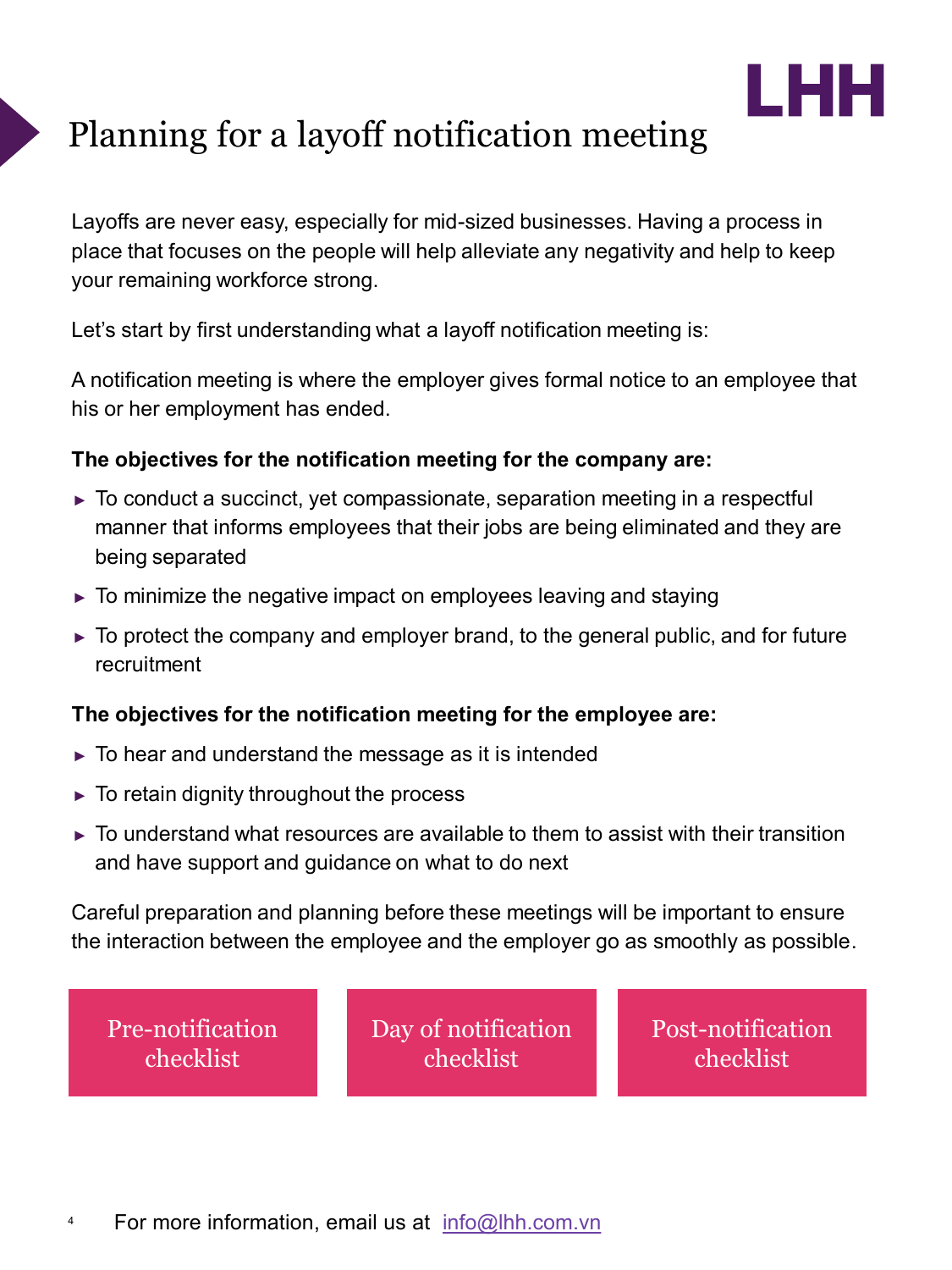

## <span id="page-4-0"></span>**Pre-notification meeting checklist**

- □ **Prepare a script.** This is a difficult conversation to have and it's easy to forget things. Practice the message you will deliver – you want to be genuine in your communication.
- □ **Provide resources.** It can be a nice gesture to provide the laid-off employee with some materials to help them out. These may include outplacement services that provide job search resources and resume development, information about unemployment insurance, or any other guidance they may need.
- □ **Schedule at an appropriate time.** Select a time early in the day for the meeting. Do not schedule on a day before a weekend or a holiday. If employees have questions, you don't want to make them have to wait.
- □ **Be mindful of significate dates and information**. Be considerate of the notification day in relation to significate dates (e.g., birthday or anniversary that day, personal circumstances etc.)
- □ **Consider additional support**. Depending upon your knowledge of an employee, you might want to have a counselor, experienced outplacement consultant or HR representative on call if needed.
- □ **Develop an asset return list**. Create a list of items that the employee will need to return on the day of departure (laptop, mobile phone etc.)

### **Take the necessary time to make proper arrangements for the notification meeting**

- $\triangleright$  Select a place where you will have privacy. This can sometimes be hard in a small company, so make sure you plan to secure a space in advance.
- $\blacktriangleright$  Plan for uninterrupted time.
- ► Allow enough time to complete the meeting without being rushed, including giving the employee time to ask questions.
- $\triangleright$  Try to anticipate questions ahead of time and have the answers to those questions available. Remember to have tissues and water available.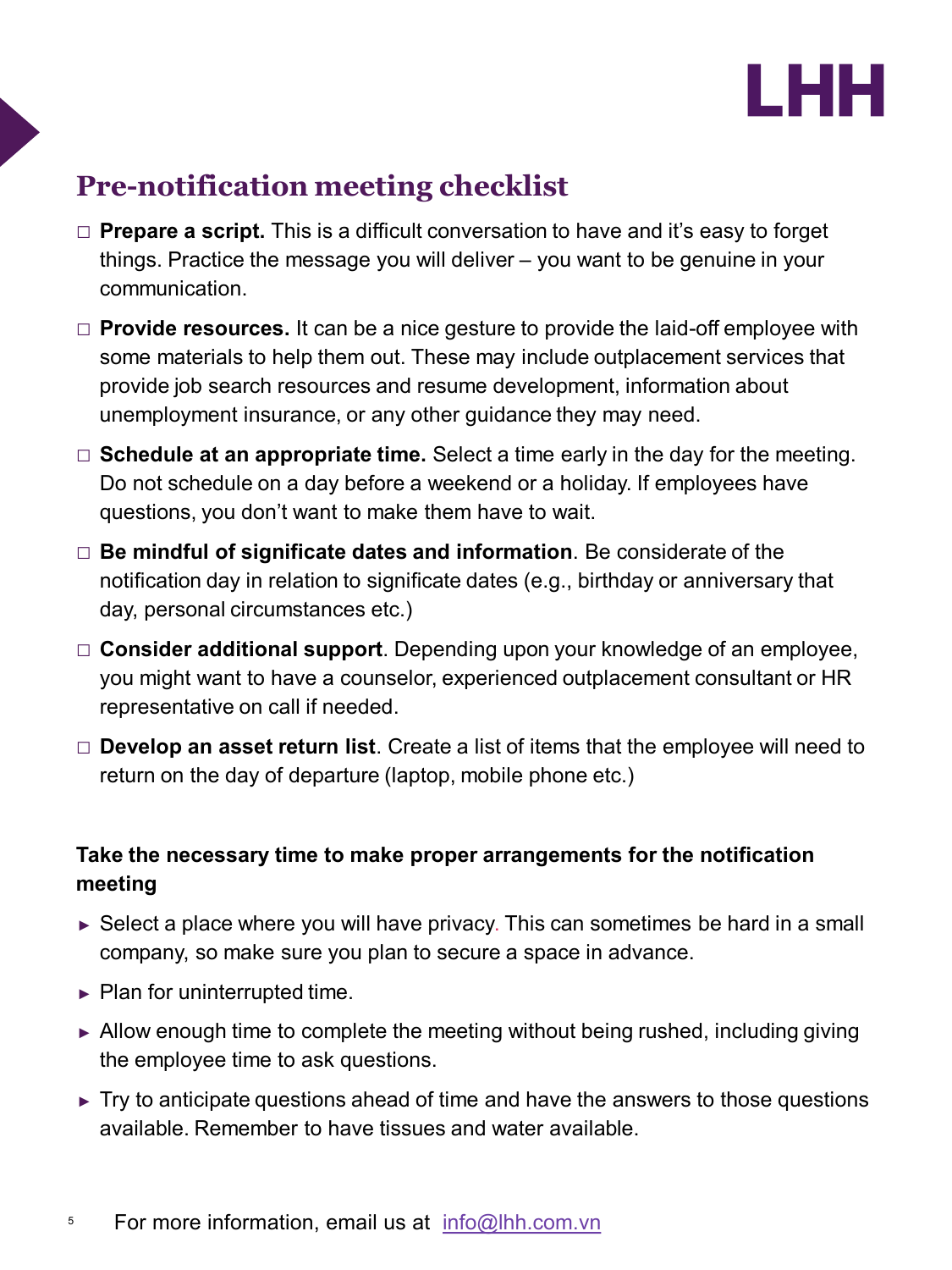

## <span id="page-5-0"></span>**Notification day checklist**

Notification meetings should be conducted face-to-face. Although texting and emailing may play an important role in your company's communications, a few conversations still work best face-to-face. Laying off an employee is one of those moments.

- □ **Stick to the script.** Don't engage in small talk. Get to the point and be clear the employee should know within the first two or three sentences that his/her employment is being impacted and why.
- □ **Be sensitive to the employee's situation**. Be direct but with a compassionate, empathetic tone.
- □ **Give them time to process the message**. Despite the time-sensitivity, it is important that the employee not feel rushed. Listen, wait and be OK with some silence while the message is sinking in. Restate the message if necessary.
- □ **Allow them to ask questions**. Give the employee the opportunity to ask any questions they may have. Let them know they can come back with questions if they need time to process.
- □ **Let a professional address difficult situations**. If an employee shows signs of aggression or shock (moving around the room; verbal attacks; relentless questioning "why"; confused; disoriented; no reaction at all) let your HR representative, professional outplacement consultant or counselor take the lead in handling the situation.

### **Handling difficult questions**

Impacted employees sometimes ask questions which can lead to drawn-out and nonproductive conversations. Your job is to manage and guide the dialogue.

- $\blacktriangleright$  If you don't have the answer, get clarity be open and forthright with the facts.
- ► Repeat the business rationale (broken record technique).
- $\triangleright$  Reaffirm the difficulty of the decision and its finality.
- ► Indicate that you will be available for additional questions in the coming days.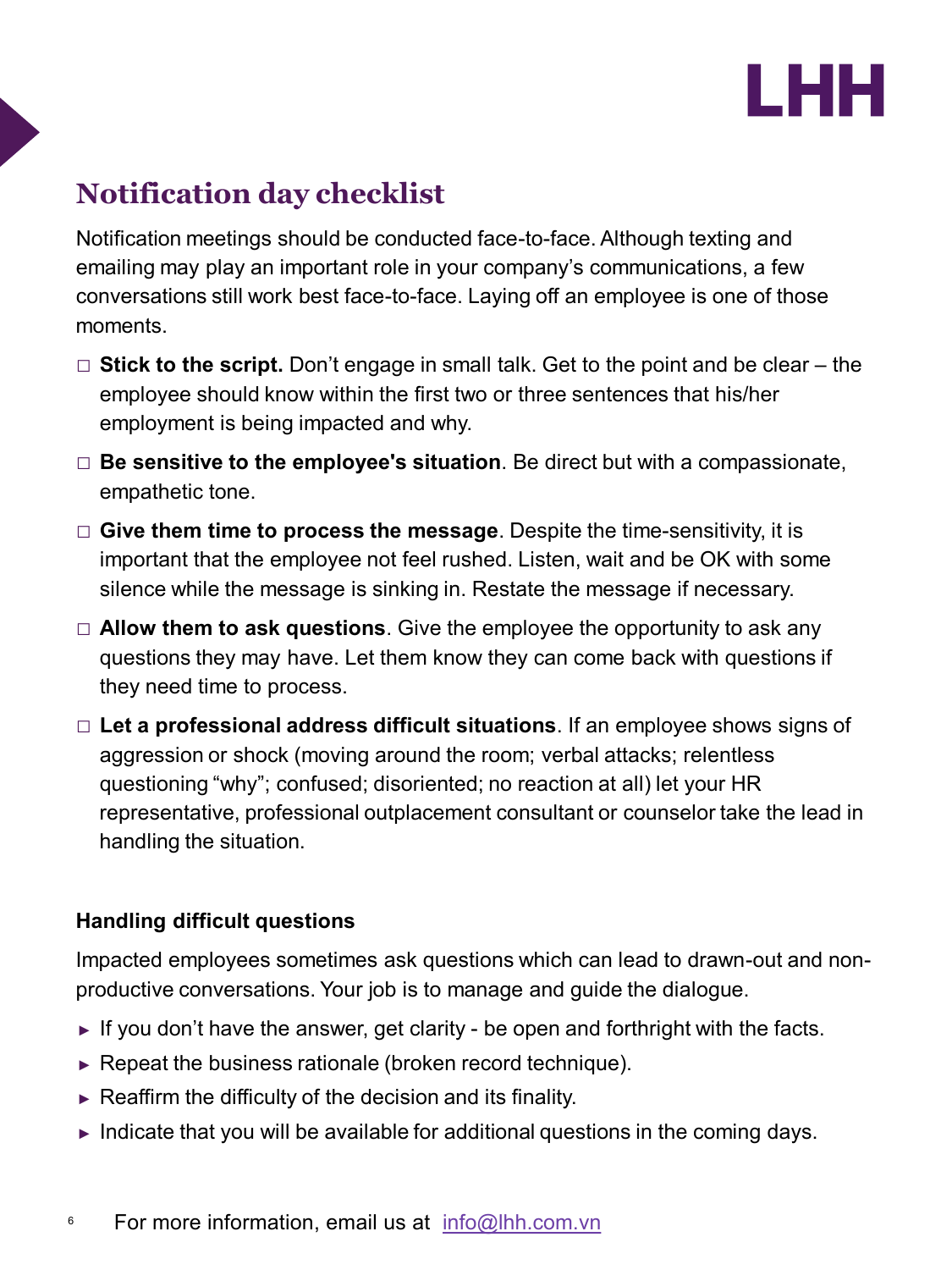

#### **How to deal with emotional reactions**

If you're laying off a lot of employees in one day, you'll likely notice that people react to layoffs in different ways. Some will reach acceptance immediately. Others might cry. Some might get angry.

#### **If crying occurs**

► Offer tissues. Permit the employee time to be alone if needed. Be supportive, but refrain from touching the employee. Be patient with them.

#### **If anger occurs**

► Stay calm, anger is a normal response. Express empathy. Do not exchange hostilities. If the behaviors persist beyond your initial attempt to calm the person down, let your HR representative or professional outplacement consultant take the lead on handling the situation.

#### **If shock and disbelief occurs**

 $\triangleright$  Take your time, re-state the message. Indicate that there will be many opportunities to answer questions. Defer to HR if applicable.

#### **If denial occurs**

 $\triangleright$  Reiterate that the decision is final and defer to HR if applicable.

#### **If panic occurs**

► Reconfirm that support and resources are available. Suggest taking a few minutes with your outplacement consultant and/or EAP.

#### **If sadness occurs**

 $\triangleright$  Acknowledge the difficulty of the message. Reconfirm that support and resources are available. Suggest taking a few minutes with your outplacement consultant and/or EAP.

#### **If threats occur**

► Acknowledge your concern in their behavior. Stay calm and do not get baited into an argument. Offer them time to cool down. Suggest taking a few minutes with your outplacement consultant and/or EAP.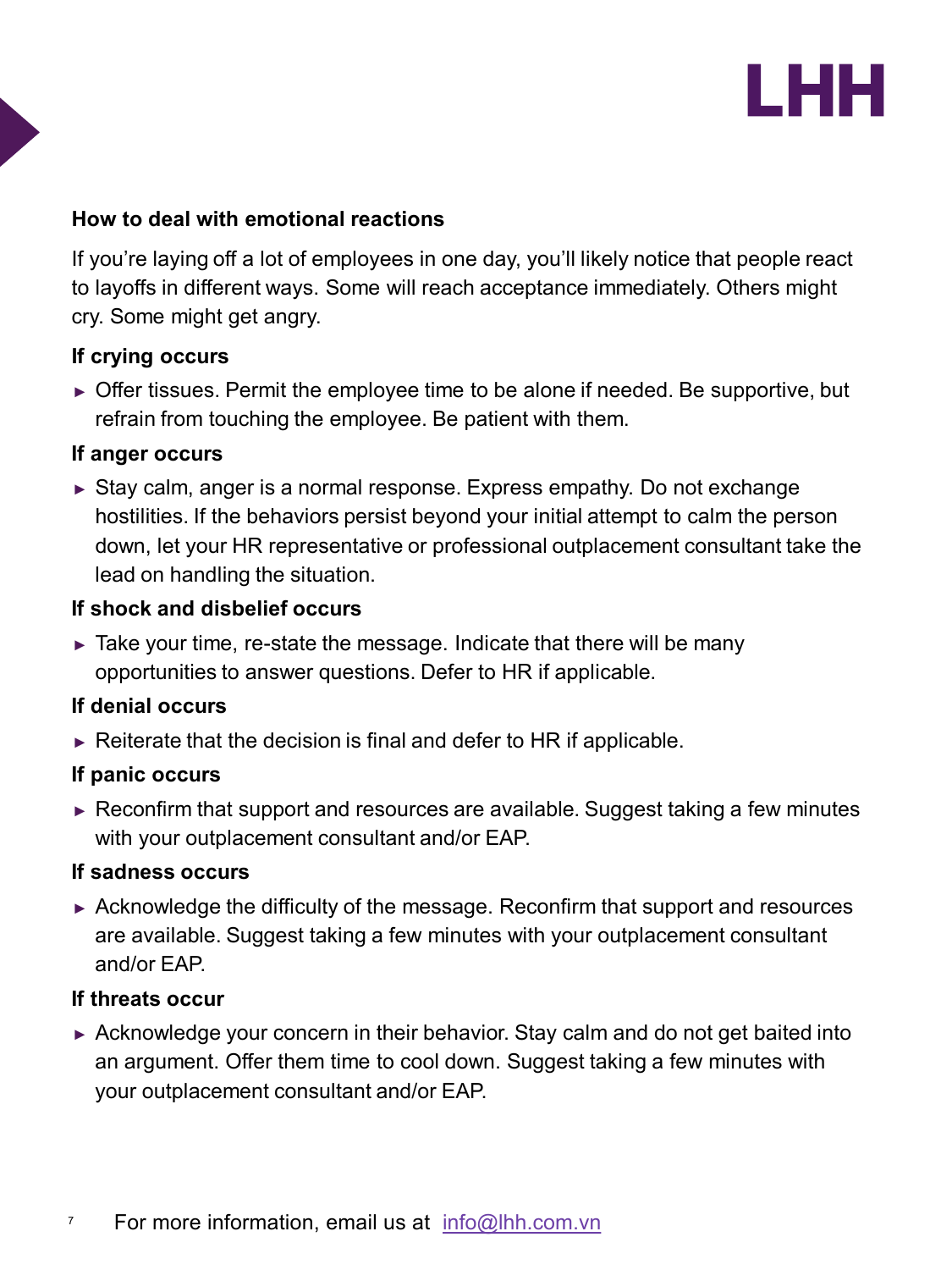

#### <span id="page-7-0"></span>**End the process amicably**

In some instances, for security reasons, laid-off employees often need to exit their place of work immediately. Find a way to facilitate this while providing dignity to your exiting personnel. We recommend offering the employees options on how they will collect their belongings, communicate to co-workers and leave the office after being let go. With this small gesture, terminated employees are more likely to feel that they are departing on their own terms and with their dignity intact.

## **Post-notification checklist**

Immediately after the last notification meeting, inform the remaining employees about the actions that have taken place. Understand that people may have lost friends and may have anxieties about their role and future at the company.

- $\Box$  Discuss workload and support concerns and needs. Focus on positives.
- $\Box$  Thank employees for their continued support.
- □ Ensure they understand that a fair process was followed, and the decision was given due consideration.
- □ Express that all alternatives were exhausted to minimize the impact on reductions.
- $\Box$  Reassure employees of their importance to the organization and that the organization is stable.
- $\Box$  Encourage employees to express concerns and ask questions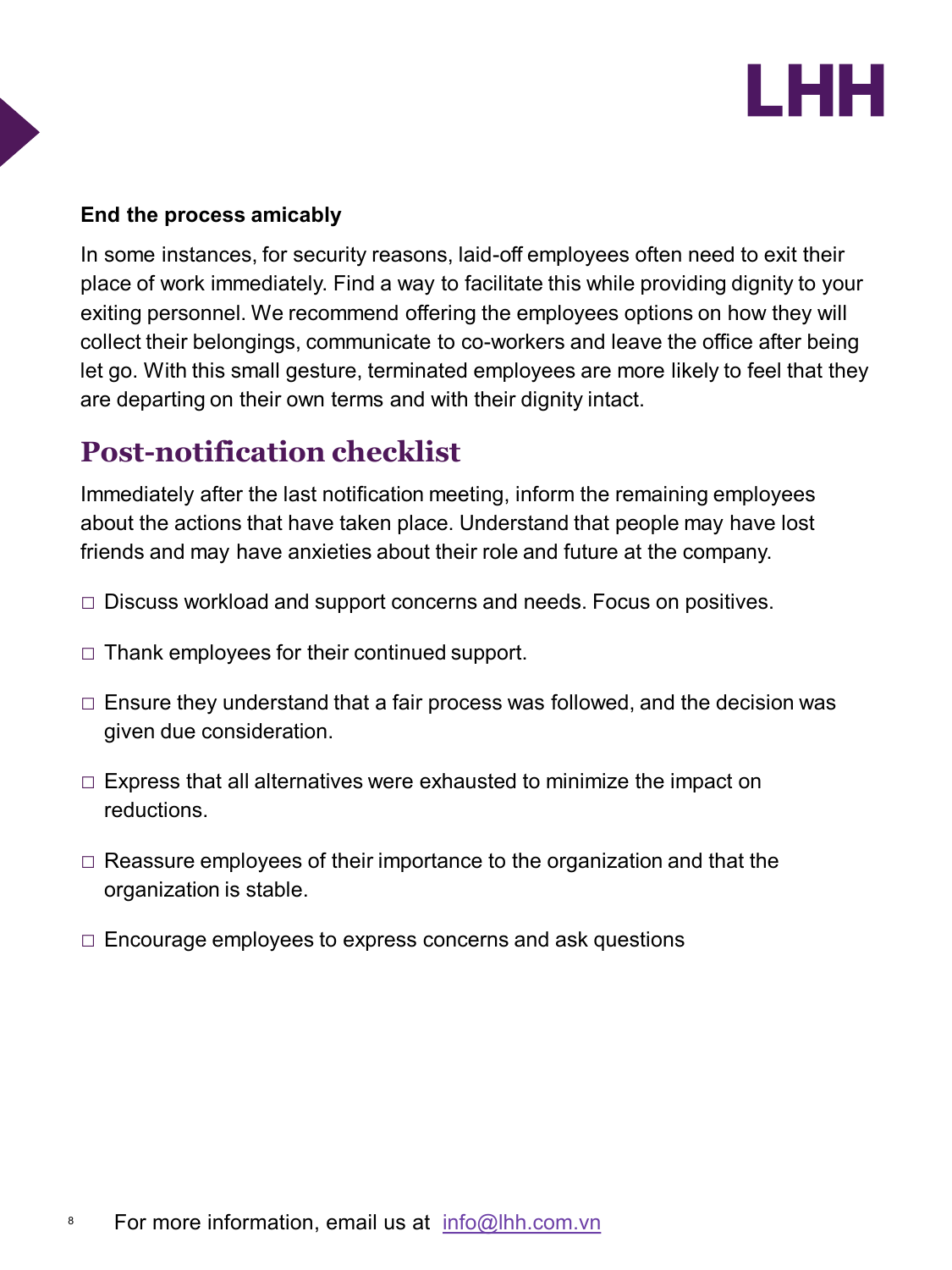

# When personnel decisions are personal

Letting go of employees is tough for any company, but when the employee being laid off and the employer has a long work history and possibly even a personal friendship, the situation can become more stressful and tense. As a small business leader, you need to remember that, first and foremost, you're leading a business, and a little professionalism and planning can make the most uncomfortable termination easier.

### **Remember to plan ahead**

Preparing for all possibilities and anticipating tough questions ahead of time can help address immediate concerns, provide support and guidance if necessary, and keep you on track. This is a difficult time. You need to stay focused.

#### **Be concise and clear**

The more succinct, clear and thorough the information you provide through the process, the less confusion, doubt and frustration the employees will have about the decisions that have been made. Practice your message, but know your limits. If you need help, ask for it. Reach out to your HR representative, or other colleagues and professionals for support. This is a difficult time. Don't go it alone.

### **Empathy is important**

For leaders empathy remains your strongest tool, you must appreciate and prepare for the emotional health of your employees, both during and after their employment. This is a difficult time. Be there for your employees.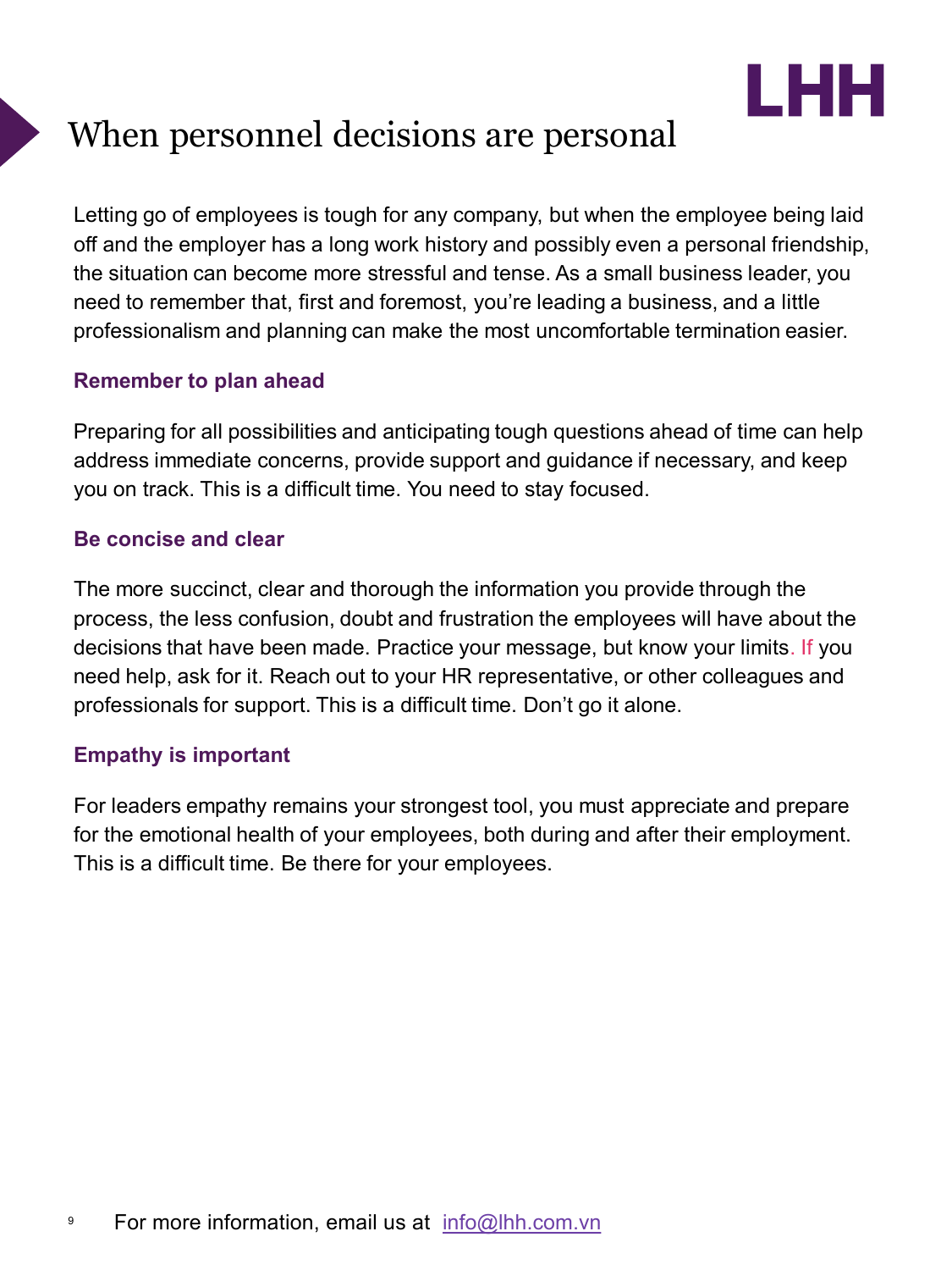

# Support and services to consider

How employees handle layoffs tell a lasting story of a company's culture. For this reason, we recommend going above and beyond by offering career transition support and services for both the employees who are leaving as well as those who remain.

## **Outplacement**

It's important that employees don't feel abandon and lost after being laid off. Offering outplacement services can help them make a seamless transition to a new career without all the stress and frustration. Outplacement provides support with job search, career development, resume writing, LinkedIn profile updates, interviewing skills, networking, career guidance and coaching.

## Redeployment

An alternative to layoffs is offering employees an opportunity to redeploy into a new or different role within the company. Redeployment can help you fill open jobs with employees who have potential through reskilling and upskilling. And for those employees who must ultimately leave, it can help them prepare for their transition in advance, so they enter the market with confidence and speed.

## Career Development

Retaining talent after a layoff can be a challenge, especially if there are no visible career opportunities, or supervisors/managers don't engage them in meaningful career conversations. The last thing you need is to lose a highperforming and high-potential employee. Offering career development solutions can empower employees to take ownership of their careers, inspire leaders to develop talent, and build your brand as a company that helps their people grow.